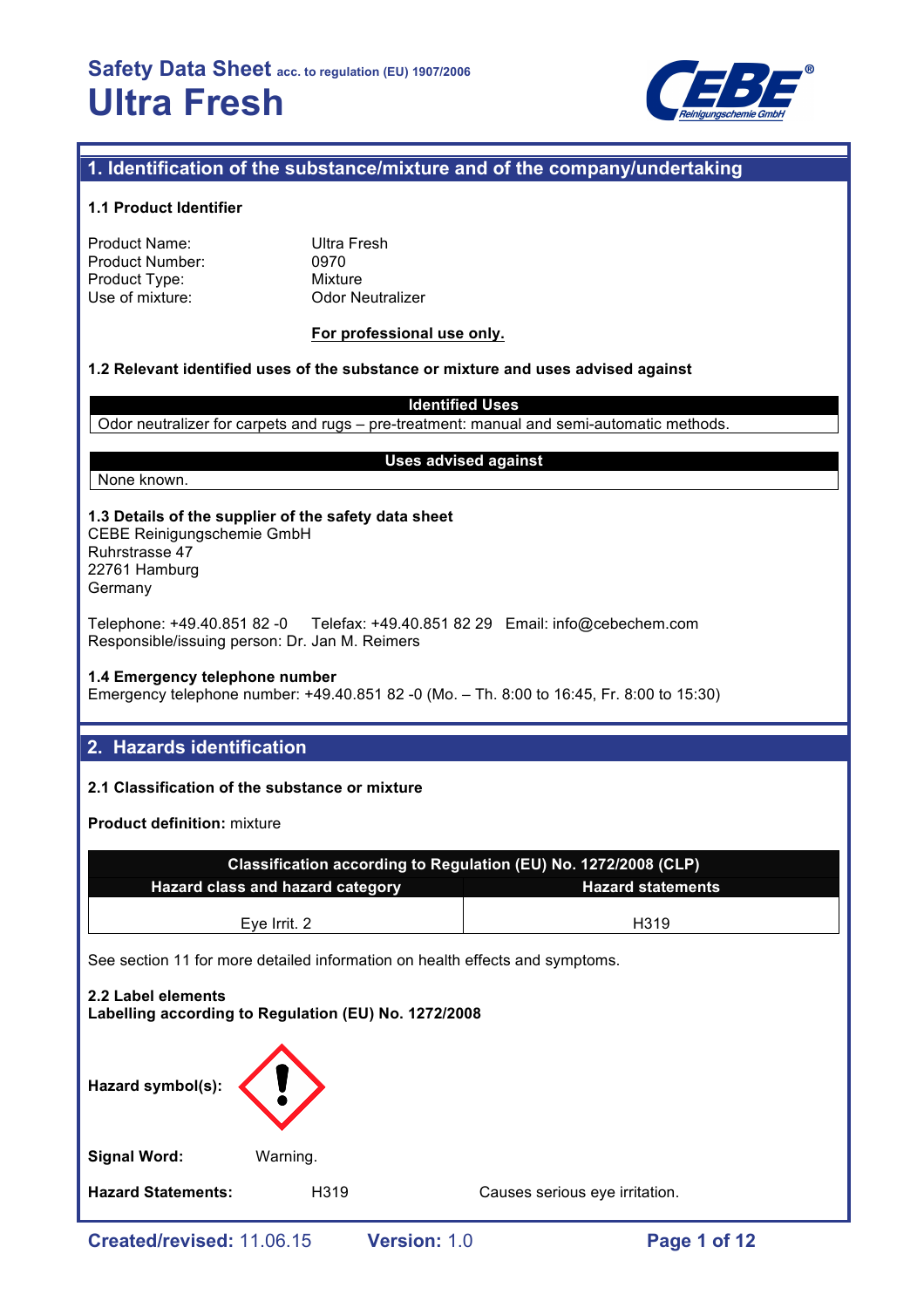

#### **Precautionary Statements:**

| <b>Prevention:</b>                          | P <sub>264</sub> | Wash hands thoroughly after handling.                                                                                                  |
|---------------------------------------------|------------------|----------------------------------------------------------------------------------------------------------------------------------------|
|                                             | P <sub>280</sub> | Wear protective gloves/protective clothing/eye<br>protection/face protection.                                                          |
| <b>Reaction:</b>                            | P305+P351+P338   | IF IN EYES: Rinse cautiously with water for several<br>minutes. Remove contact lenses, if present and<br>easy to do. Continue rinsing. |
|                                             | P337+P313        | If eye irritation persists: Get medical<br>advice/attention.                                                                           |
| Storage:                                    | None.            |                                                                                                                                        |
| Disposal:                                   | None.            |                                                                                                                                        |
| <b>Additional labelling elements: None.</b> |                  |                                                                                                                                        |
| 2.3 Other hazards                           |                  |                                                                                                                                        |

**Other hazards that do not lead to a classification:** Not applicable.

# **3. Composition/information on ingredients**

## **3.2 Mixtures**

| <b>Hazardous</b><br><b>Components</b>   | <b>Identifiers</b>                                                                      | $Wt.-%$   | <b>Classifcation</b><br>(EU) 1272/2008   |  |
|-----------------------------------------|-----------------------------------------------------------------------------------------|-----------|------------------------------------------|--|
| 2-Methoxy-<br>methylethoxy-<br>propanol | REACH#. 01-2119450011-60<br>EG: 252-104-2<br>CAS: 34590-94-8                            | $1 - 5\%$ | Not regulated<br>Has WEL                 |  |
| Ethanol                                 | REACH #: 01-2119457610-43<br>EG: 200-578-6<br>CAS: 64-17-5<br>Verzeichnis: 603-002-00-5 | $1 - 5%$  | Flam. Liq. 2, H225<br>Eye Irrit. 2, H319 |  |
| Isotridecanol,<br>ethoxylated (6-9 EO)  | CAS: 9043-30-5                                                                          | $1 - 5%$  | Acute Tox. 4, H302<br>Eye Dam. 1, H318   |  |

See section 16 for the full wording of the above mentioned H-statements.

At the time of creation of this data sheet no further ingredients were classified as hazardous to health or environment or were contained in concentrations that did not mandate their mention in this section.

## **4. First aid measures**

## **4.1 Description of first aid measures**

**Eye contact:** Immediately flush eyes with plenty of water, occasionally lifting the upper and lower eyelids.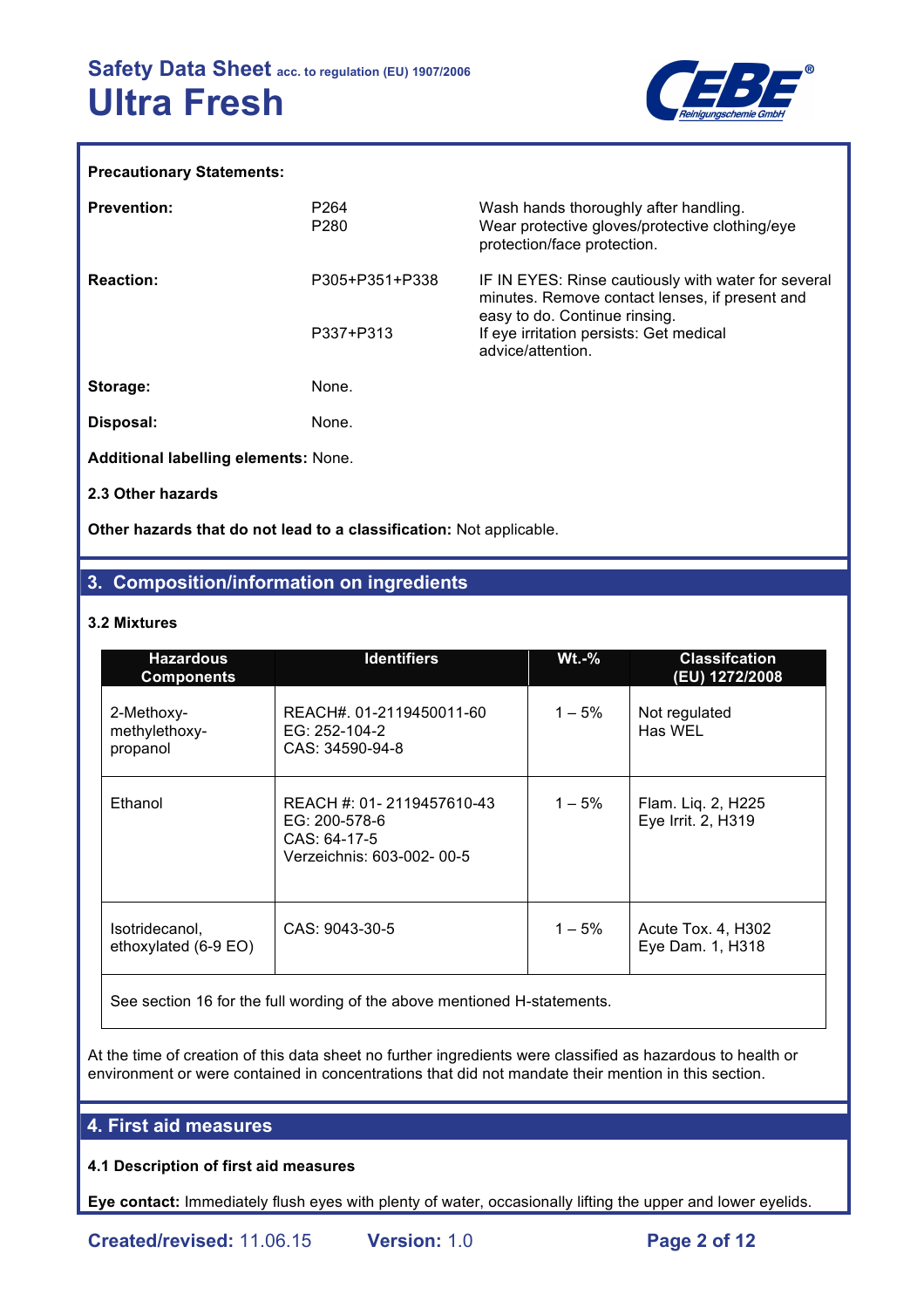

Check for and remove any contact lenses. Continue to rinse for at least 10 minutes. Get medical attention if adverse health effects persist or are severe.

**Inhalation:** Get medical attention immediately. Remove victim to fresh air and keep at rest in a position comfortable for breathing. If it is suspected that fumes are still present, the rescuer must wear an appropriate mask or self-contained breathing apparatus In the absence or irregular breathing, or if respiratory arrest occurs provide artificial respiration by trained personnel or oxygen. For the first person providing aid it can be dangerous to give mouth-to-mouth resuscitation. If unconscious place in recovery position and seek immediate medical attention. Maintain an open airway. Loosen tight clothing (eg. collar, tie, belt, or waistband). In case of inhalation of combustion products, symptoms may be delayed.

**Skin contact:** Flush contaminated skin with plenty of water. Remove contaminated clothing and shoes. Continue to rinse for at least 15 minutes. Get medical attention if adverse health effects persist or are severe. Wash clothing before reuse. Thoroughly clean shoes before reuse.

**Ingestion:** Wash out mouth with water. Remove denture prosthesis if any. Remove victim to fresh air and keep at rest in a position comfortable for breathing. Do not induce vomiting unless directed to do so by medical personnel. Should vomiting occur, keep head low so that vomit does not enter the lungs. Get medical attention if adverse health effects persist or are severe. Never give anything to an unconscious person by mouth. If unconscious, place in recovery position and seek immediate medical attention. Maintain an open airway. Loosen tight clothing (eg. collar, tie, belt or waistband).

**Protection of first-aiders:** No action shall be taken involving any personal risk or without suitable training. If it is suspected that fumes are still present, the rescuer must wear an appropriate mask or self-contained breathing apparatus. For the first person providing aid it can be dangerous to give mouth-to-mouth resuscitation. Wash contaminated clothing thoroughly with water before you take them off or wear gloves.

## **4.2 Most important symptoms and effects, both acute and delayed**

#### **Potential acute health effects**

**Eye contact:** Causes irritation to the eyes. **Inhalation:** No known significant effects or critical hazards. **Skin contact:** No known significant effects or critical hazards. **Ingestion:** No known significant effects or critical hazards.

#### **Signs / symptoms of overexposure**

**Eye contact:** Possible symptoms: pain or irritation, lacrimation, redness. **Inhalation:** No specific data. **Skin contact:** No specific data. **Ingestion:** No specific data.

## **4.3 Indication of any immediate medical attention and special treatment needed**

**Indications for the physician:** Treat symptomatically. If larger amounts have been swallowed or inhaled consult specialist for poisoning.

**Special treatement:** No special treatment.

# **5. Fire fighting measures**

## **5.1 Extinguishing media**

**Suitable extinguishing media:** Use an extinguishing agent suitable for the surrounding fire.

**Unsuitable extinguishing media:** Do not use water jet.

**5.2 Special hazards arising from the substance or mixture**

**Hazards from the substance or mixture**: In a fire or if heated, a pressure increase will occur and the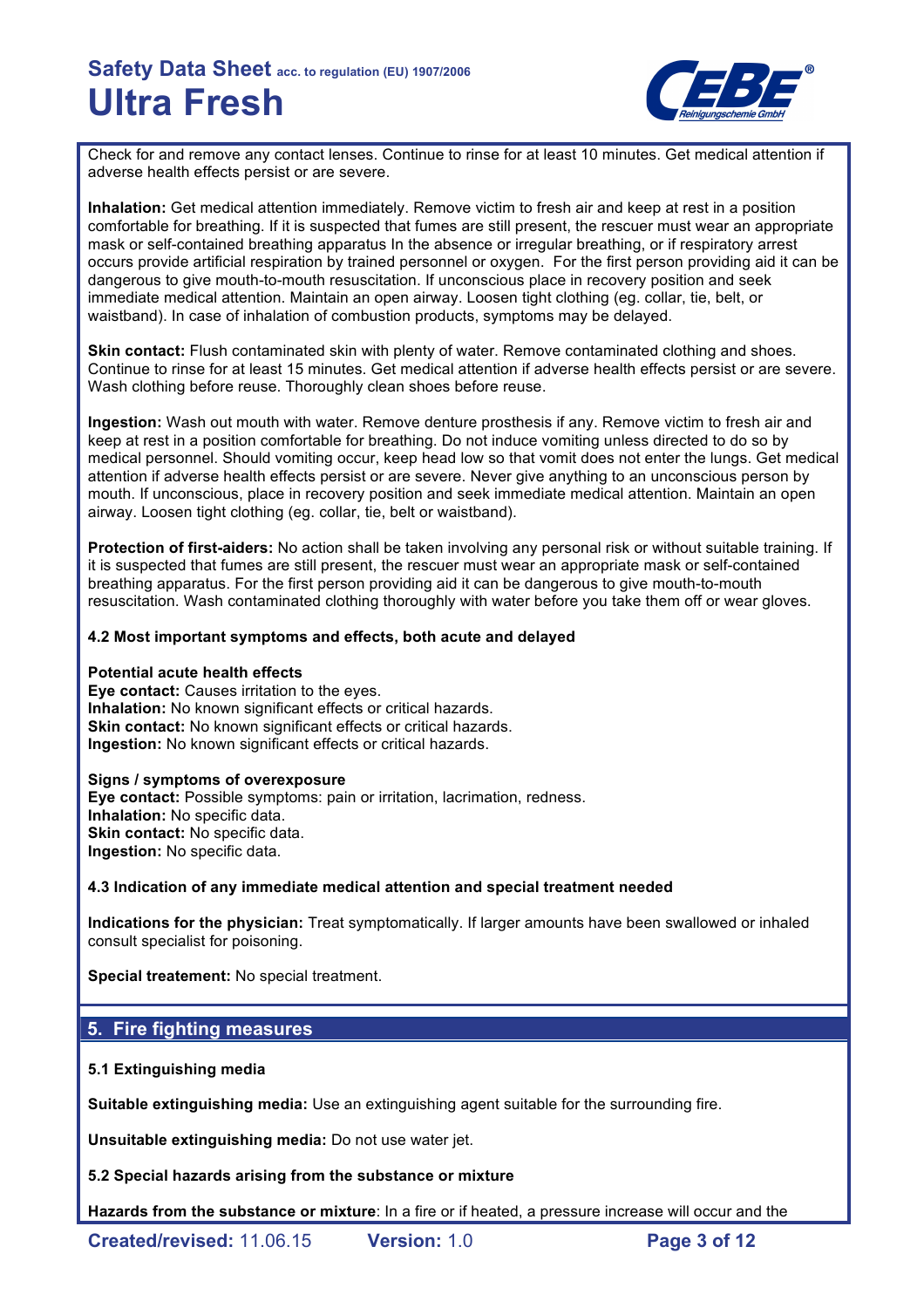

#### container may burst.

**Hazardous combustion products:** Decomposition products may include the following materials: carbon dioxide, carbon monoxide, oxides.

## **5.3 Advice for firefighters**

**Special precautions for fire- fighters:** In case of fire the scene cordon immediately removing all persons from the danger area. No action shall be taken involving any personal risk or without suitable training. Move containers from fire area if safe to do so. Spray fire-exposed containers with water to cool.

**Special protective equipment for firefighters:** Fire fighters should wear proper protective equipment.

# **6. Accidental release measures**

## **6.1 Personal precautions, protective equipment and emergency procedures**

**For persons that are not emergency technicians:** No action shall be taken involving any personal risk or without suitable training. Evacuate surrounding areas. Keep unnecessary and unprotected personnel from entering. Do not touch or walk through spilled material. Avoid breathing vapor or mist. Ensure adequate ventilation. In case of insufficient ventilation wear suitable respiratory equipment. Put on appropriate personal protective equipment.

**For first aid personel in case of emergency:** If protective equipment/clothing is needed in case of accidental release, Section 8 should be consulted for appropriate and inappropriate materials. See section 8 for further information on hygiene measures.

## **6.2 Environmental precautions**

Avoid the proliferation and dispersal of spilled material and contact with soil, waterways, drains and sewers. Inform the relevant authorities if the product has caused by environmental pollution (sewers, waterways, soil or air).

## **6.3 Methods and materials for containment and cleaning up**

**Small amounts:** Dilute with plenty of water. Absorb with an inert material and place in an appropriate waste disposal.

**Large amounts:** avoid entry into sewers, water courses, basements, or confined areas.Collect spilt material using non-flammable absorption agent (eg. sand, earth, vermiculite or diatomaceous earth) and hand it in for disposal according to local regulations in an appropriate container (see section 13).

## **6.4 Reference to other sections**

See Section 1 for emergency contact information. See Section 8 for information on appropriate personal protective equipment. See Section 13 for additional waste treatment information.

# **7. Handling and storage**

The information in this section contains generic advice and guidance. The list of Identified Uses in Section 1 should be consulted for any exposure scenario or when exposure scenarios on the available applicationspecific information.

## **7.1 Precautions for safe handling**

**Protective measures:** Put on appropriate (see section 8) protective gear. Do not get in contact with eyes, skin or clothing. Do not ingest. Avoid breathing vapor or mist. Keep in the original container or an approved alternative container, which was made from a compatible material. Kept tightly closed when not in use. Empty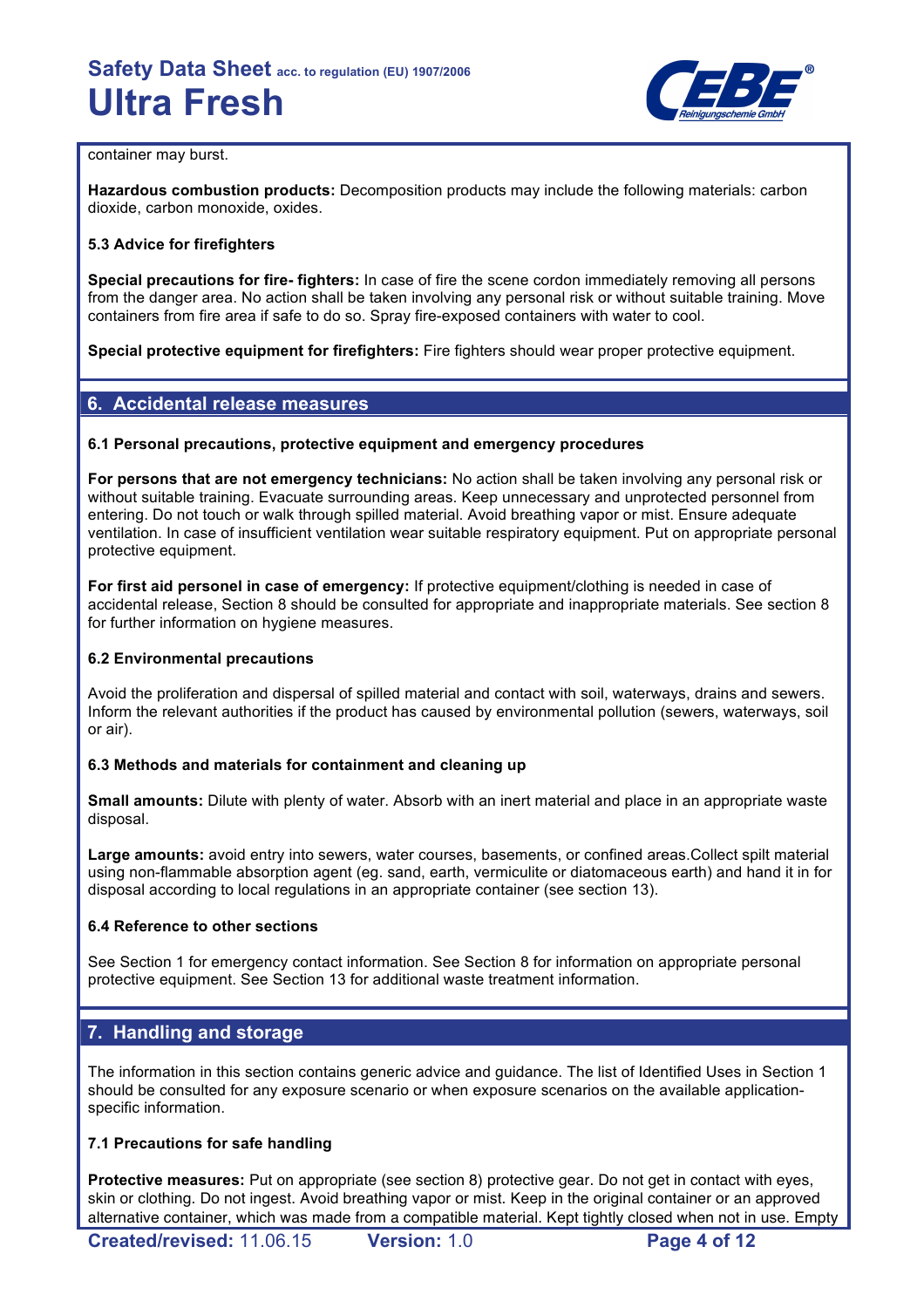

containers retain product residue and can be dangerous. Do not reuse container.

**Advice on general occupational hygiene:** Eating, drinking and smoking should be prohibited in areas where this material is handled, stored and processed. After use or contact with the substance immediately wash hands and face especially before eating, drinking and smoking. Remove contaminated clothing and protective equipment before entering eating areas. See Section 8 for additional information on hygiene measures.

## **7.2 Conditions for safe storage, including any incompatibilities**

Store between the following temperatures: 0 to 40°C (32 to 104°F). Store in accordance with local regulations. Keep only in original container. Protect from direct sunlight. Store in a dry, cool and wellventilated area, away from incompatible materials (see section 10) and do not store with food and drink. Hold container tightly closed and sealed until ready to use. Containers that have been opened must be carefully resealed and kept upright to prevent leakage. Do not store in unlabelled containers. Use appropriate container to avoid environmental contamination.

## **7.3 Specific end use(s)**

**Recommendations:** No information available.

# **8. Exposure controls/personal protection**

The information in this section contains generic advice and guidance. The list of Identified Uses in Section 1 should be consulted for any exposure scenario or when exposure scenarios on the available applicationspecific information.

## **8.1 Control parameters**

## **Occupational exposure limit values**

| <b>Name of substance</b>        | <b>Exposure limit value</b>                                                                                                                                                                                            |
|---------------------------------|------------------------------------------------------------------------------------------------------------------------------------------------------------------------------------------------------------------------|
| 2-Methoxy-methylethoxy-propanol | WEL<br>310 mg/m <sup>3</sup> , 50 ml/m <sup>3</sup>                                                                                                                                                                    |
| Ethanol                         | WEL (Germany, 8/2010).<br>Short term value: 1920 mg/m <sup>3</sup> 15 Minute(n). Short term value:<br>1000 ppm 15 Minutes. Shift average value: 960 mg/m <sup>3</sup> 8 hours.<br>Shift average value: 500 ppm 8 hours |

## **Recommended monitoring procedures**

If this product contains ingredients with exposure limits, monitoring procedures are personal, (related to workplace) or biological monitoring may be required to determine the effectiveness of the ventilation or other control measures and / or the necessity to use respiratory protective equipment. Reference should be made to European Standard EN 689 for methods for the assessment of exposure by inhalation to chemical agents and national guidance documents for methods for the determination of hazardous substances.

## **Derived effect concentrations**

No Derived No Effect Levels (DNEL) – values available.

## **Predicted effect concentrations**

No Predicted No Effect Concentrations (PNEC) available.

## **8.2 Limitation and monitoring of exposure**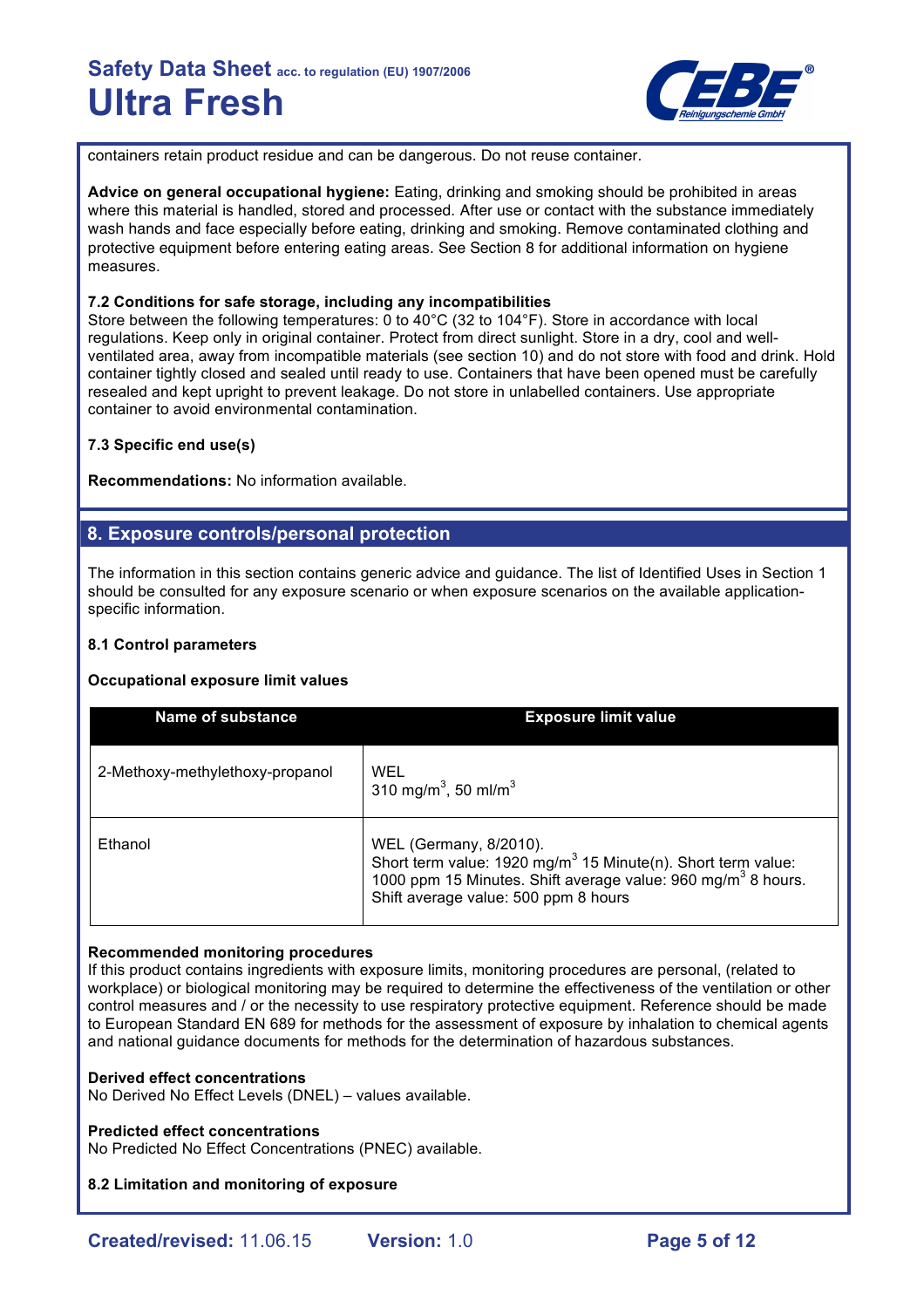

**Appropriate etechnical controls:** No special ventilation requirements. Good general ventilation should be sufficient to control worker exposure to airborne contaminants. If this product contains ingredients with exposure limits, use process enclosures, local exhaust ventilation or other engineering controls to keep worker exposure below any recommended or statutory limits.

## **Personal protective measures**

**Hygiene measures:** Wash hands, forearms, and face thoroughly after handling chemical products and at the end of the working day as well as before eating, smoking, and using the toilet. Use appropriate techniques to remove potentially contaminated clothing. Wash contaminated clothing before reusing. Ensure that eyewash stations and safety showers are close to the work area.

**Eye protection / face protection (EN 166):** Goggles, chemical goggles or full-face shield.

**Hand protection (EN 374):** No special recommendations.

**Skin protection (EN 14605):** Before handling this product the personal protective equipment should be selected on the basis of the task and the associated risks to be carried out and approved by a specialist.

**Other skin protection:** Appropriate footwear and any additional skin protection measures based on the task being performed and the risks involved and should be approved by a specialist.

**Respiratory protection (EN 143, 14387):** Under normal and intended conditions of product use no respirator is required. If workers are exposed to concentrations above the exposure limit, they must use appropriate, certified respirators.

**Thermal hazards:** Not applicable.

**Delimitation and monitoring of the environmental exposition:** Emissions from ventilation or work process equipment should be checked to ensure they comply with the requirements of environmental protection legislation. In some cases, fume scrubbers, filters or engineering modifications to the process equipment will be necessary to reduce emissions to acceptable levels.

## **9. Physical and chemical properties**

#### **9.1 Information on basic physical and chemical properties**

- **a) Appearance: Form:** liquid **Color:** yellow
- **b) Odor:** like mandarines
- **c) Odor threshold:** Not applicable and/or not determined for this mixture
- **d) pH:** 7.0 ± 0.5 bei 20°C
- **e) Freezing/melting point:** Not applicable and/or not determined for this mixture
- **f) Boiling point/boiling range:** Not applicable and/or not determined for this mixture
- **g) Flash point:** Not applicable and/or not determined for this mixture
- **h) Evaporation rate:** Not applicable and/or not determined for this mixture
- **i) Flammability (solid, gas):** Not applicable and/or not determined for this mixture
- **j) Upper/lower explosion limit:** Not applicable and/or not determined for this mixture
- **k) Vapor pressure:** Not applicable and/or not determined for this mixture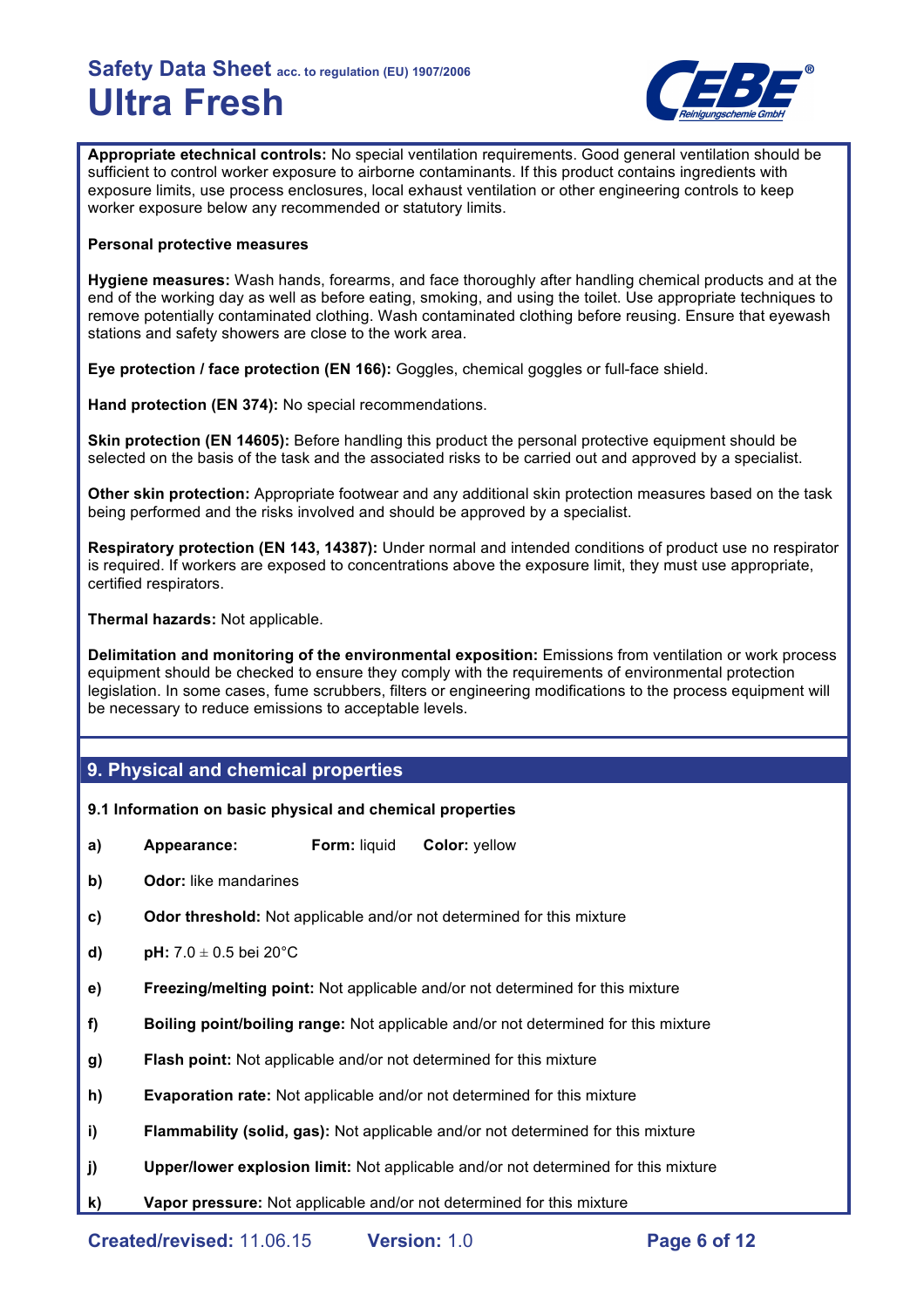

- **l) Relative vapor density:** Not applicable and/or not determined for this mixture
- **m) Density:** 0.980 1.000 g/cm<sup>3</sup>
- **n) Solubility** easily soluble in the following substances: water
- **o) partition coefficient:** n-octanol/water: Not applicable and/or not determined for this mixture
- **p) Ignition temperature:** Not applicable and/or not determined for this mixture
- **q) Thermal decomposition:** Not applicable and/or not determined for this mixture
- **r) Viscositiy, dynamic:** Not applicable and/or not determined for this mixture
- **s) Explosive properties:** Not applicable and/or not determined for this mixture
- **t) Oxidizing properties:** Not applicable and/or not determined for this mixture

#### **9.2 Other information**

No further information available.

## **10. Stability and reactivity**

#### **10.1 Reactivity**

For this product or its ingredients no specific test data related to reactivity are available.

#### **10.2 Chemical stability**

The product is stable.

#### **10.3 Possibility of hazardous reactions**

Dangerous reactions will not occur under normal storage conditions and under normal use.

#### **10.4 Conditions to avoid**

All possible sources of ignition (spark or flame). Do not pressurize, cut, weld, solder, drill, grind or expose containers to heat or sources of ignition.

#### **10.5 Incompatible materials**

No specific data.

#### **10.6 Hazardous decomposition products**

Under normal conditions of storage and use, hazardous decomposition products should not be produced.

## **11. Toxicological information**

## **11.1 Information on toxicological effects**

**a) acute toxicity:**

| Name of<br><b>Substance</b>         | Result                                                     | <b>Species</b>    | <b>Dose</b>                              | <b>Exposition</b> |
|-------------------------------------|------------------------------------------------------------|-------------------|------------------------------------------|-------------------|
| 2-Methoxy-<br>methylethoxy-propanol | $LD_{50}$ Oral<br>$LD_{50}$ Dermal<br>$LC_{50}$ Inhalative | Rat<br>Rat<br>Rat | 5,135 mg/Kg<br>9,500 mg/kg<br>55-60 ml/l | 4 hours           |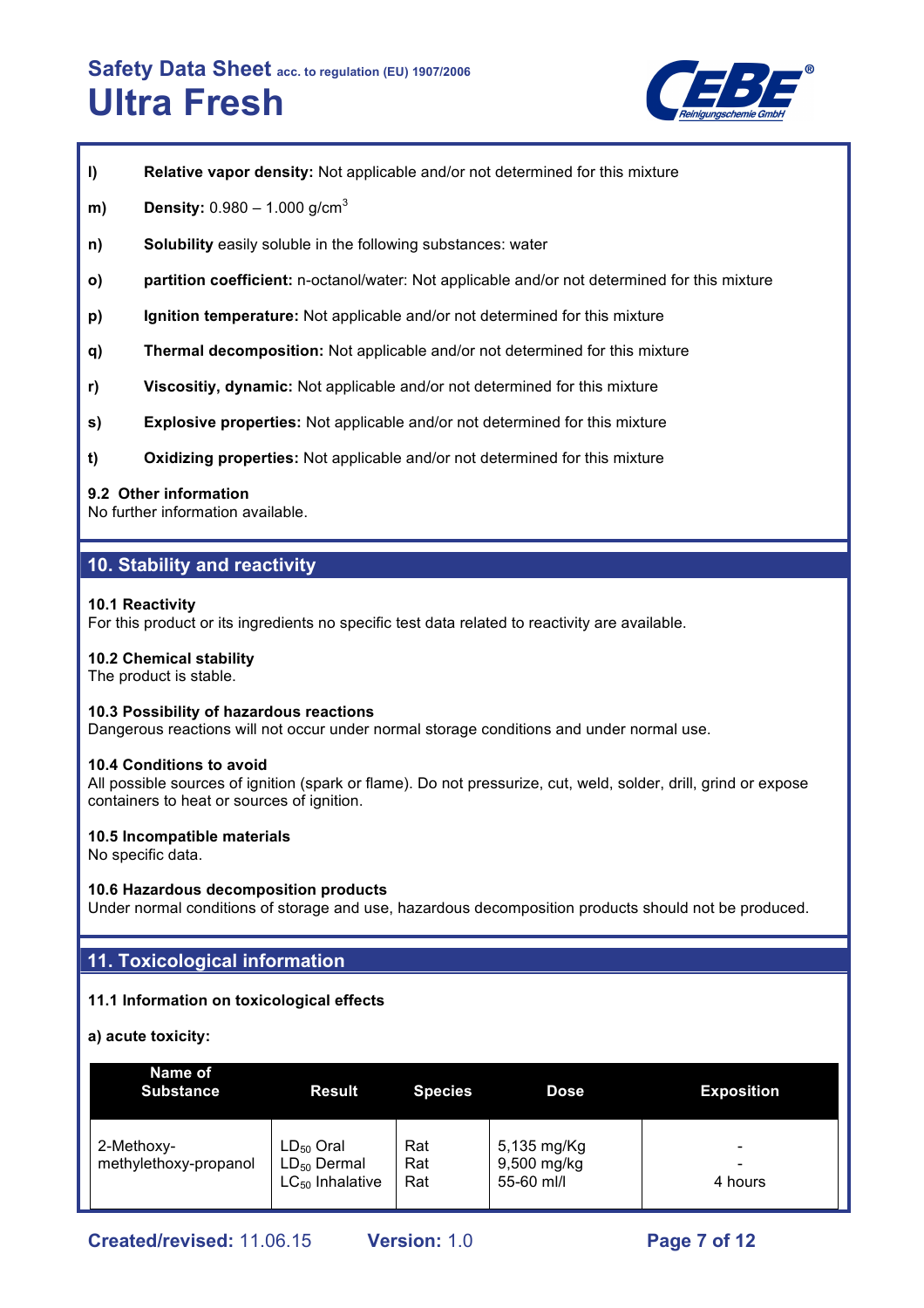

| Ethanol                                | $LD_{50}$ Oral       | Rat    | >2,000 mg/kg | $\qquad \qquad \blacksquare$ |
|----------------------------------------|----------------------|--------|--------------|------------------------------|
|                                        | $LD_{50}$ Dermal     | Rat    | >2,000 mg/kg | -                            |
|                                        | $LC_{50}$ Inhalative | Rabbit | $>20$ mg/l   | 4 hours                      |
| Isotridecanol,<br>ethoxylated (6-9 EO) | $LD_{50}$ Oral       | Rat    | <2,000 mg/kg | $\overline{\phantom{0}}$     |

**Conclusion/Summary:** Not determined for this mixture.

## **b) Irritation to skin; c) Irritation to eyes; d) Sensitisation**

| Name of<br><b>Substance</b>            | <b>Result</b>                                                    | <b>Species</b>   | <b>Points</b> | <b>Exposition</b> | <b>Observation</b> |
|----------------------------------------|------------------------------------------------------------------|------------------|---------------|-------------------|--------------------|
| Ethanol                                | Skin - non-irritant<br>Eyes - slightly<br>irritant               | Rabbit<br>Rabbit |               |                   |                    |
|                                        | Sensitization - non-<br>sensitizing                              | Guinea Pig       |               |                   |                    |
| Isotridecanol,<br>ethoxylated (6-9 EO) | Skin - irritating to<br>the skin and<br>mucous<br>membranes      |                  |               |                   |                    |
|                                        | Eye - strong irritant<br>with the danger of<br>severe eye injury |                  |               |                   |                    |
|                                        | Sensitization - no<br>sensitization                              |                  |               |                   |                    |

**Conclusion / Summary:** Irritating to eyes. No sensitizing effects known.

**e) Germ cell mutagenicity:**

**Conclusion / Summary:** No known significant effects or critical hazards.

**f) carcinogenicity:**

**Conclusion / Summary:** No known significant effects or critical hazards.

**g) reproductive toxicity:**

**Conclusion / Summary:** No known significant effects or critical hazards.

**h) specific target organ toxicity single exposure Conclusion / Summary:** No known significant effects or critical hazards.

**i) specific target organ toxicity after repeated exposure Conclusion / Summary:** No known significant effects or critical hazards.

**j) Aspiration hazard Conclusion / Summary:** No known significant effects or critical hazards.

**Teratogenicity**

**Conclusion / Summary:** No known significant effects or critical hazards. **Information on the likely routes of exposure:** No known significant effects or critical hazards.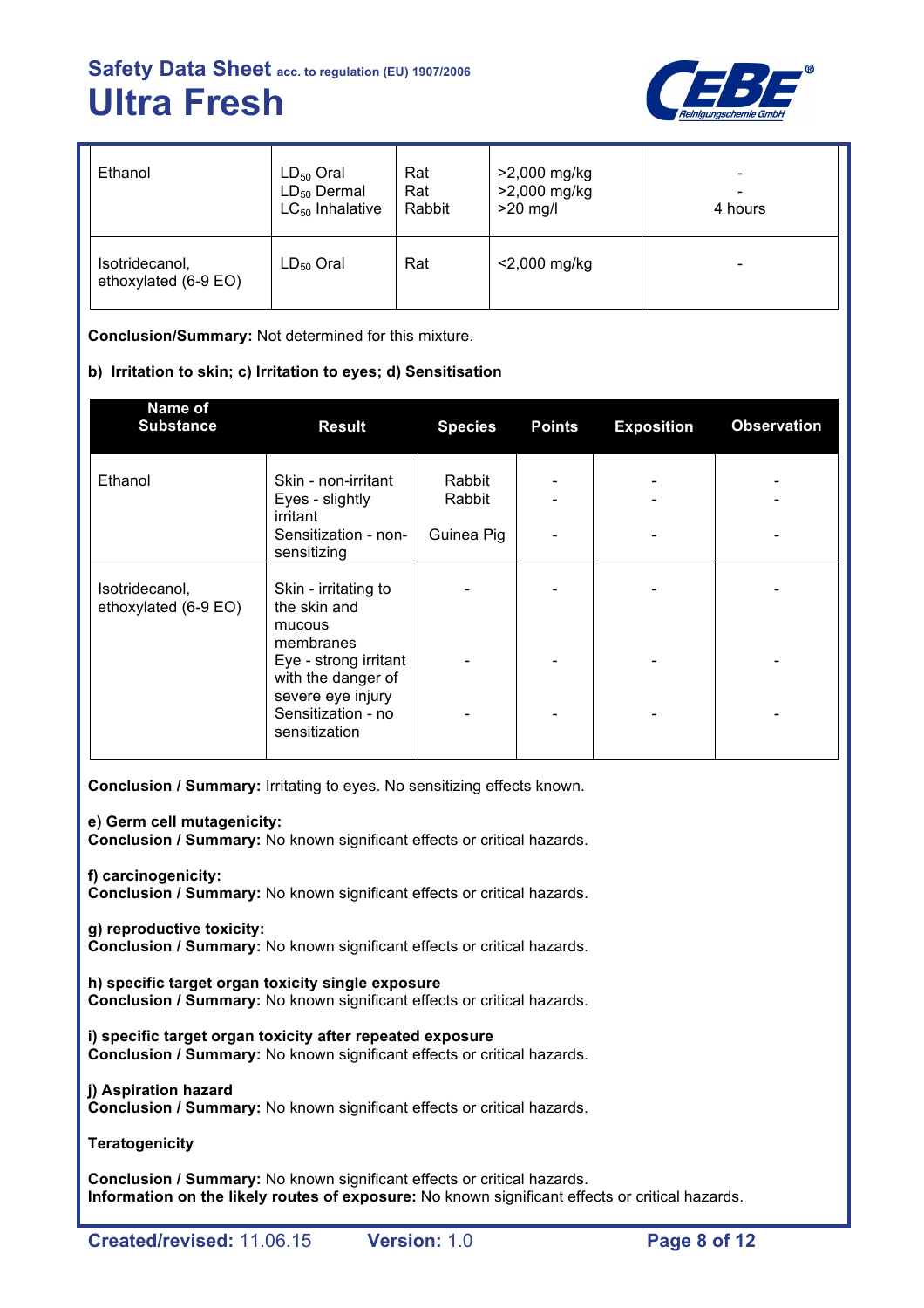

## **Potential acute health effects**

**Inhalation:** No known significant effects or critical hazards. **Ingestion:** No known significant effects or critical hazards. **Skin contact:** No known significant effects or critical hazards. **Eye contact:** irritating to the eyes.

## **Symptoms related to the physical, chemical and toxicological characteristics**

**Inhalation:** No specific data. **Ingestion:** No specific data. **Skin contact:** No specific data. **Eye contact:** pain or irritation, lacrimation, redness.

**Delayed and immediate effects and also chronic effects from short and long term exposure**

**Short term exposure**

**Potential immediate effects:** Not determined for the mixture. **Potential delayed effects:** Not determined for the mixture.

**Long-term exposure**

**Potential immediate effects:** Not determined for the mixture. **Potential delayed effects:** Not determined for the mixture.

**Potential chronic health effects**

**Conclusion / Summary:** Not determined for the mixture.

**General:** No known significant effects or critical hazards. **Carcinogenicity:** No known significant effects or critical hazards. **Mutagenicity:** No known significant effects or critical hazards. **Teratogenicity:** No known significant effects or critical hazards. **Developmental effects:** No known significant effects or critical hazards. **Fertility effects:** No known significant effects or critical hazards.

**Other information:** Not determined for the preparation.

# **12. Ecological information**

## **12.1 Toxicity**

| Name of<br>substance                | <b>Result</b>                                                        | <b>Species</b>                                                          | <b>Exposition</b>                |
|-------------------------------------|----------------------------------------------------------------------|-------------------------------------------------------------------------|----------------------------------|
| 2-Methoxy-methylethoxy-<br>propanol | $LC_{50}$ 969mg/l<br>$LC_{50}$ 1,919 mg/l<br>$LC_{50}$ > 10,000 mg/l | Selenastrum<br>capricornutum<br>Daphnia Magna<br>Pimephales<br>promelas | 96 hours<br>48 hours<br>96 hours |
| Ethanol                             | $LC_{50}$ > 100 mg/l<br>$EC_{50}$ > 100 mg/l<br>$EC_{50} > 100$ mg/l | Fish<br>Daphnia Magna<br>Algae                                          | 48 hours<br>24 hours             |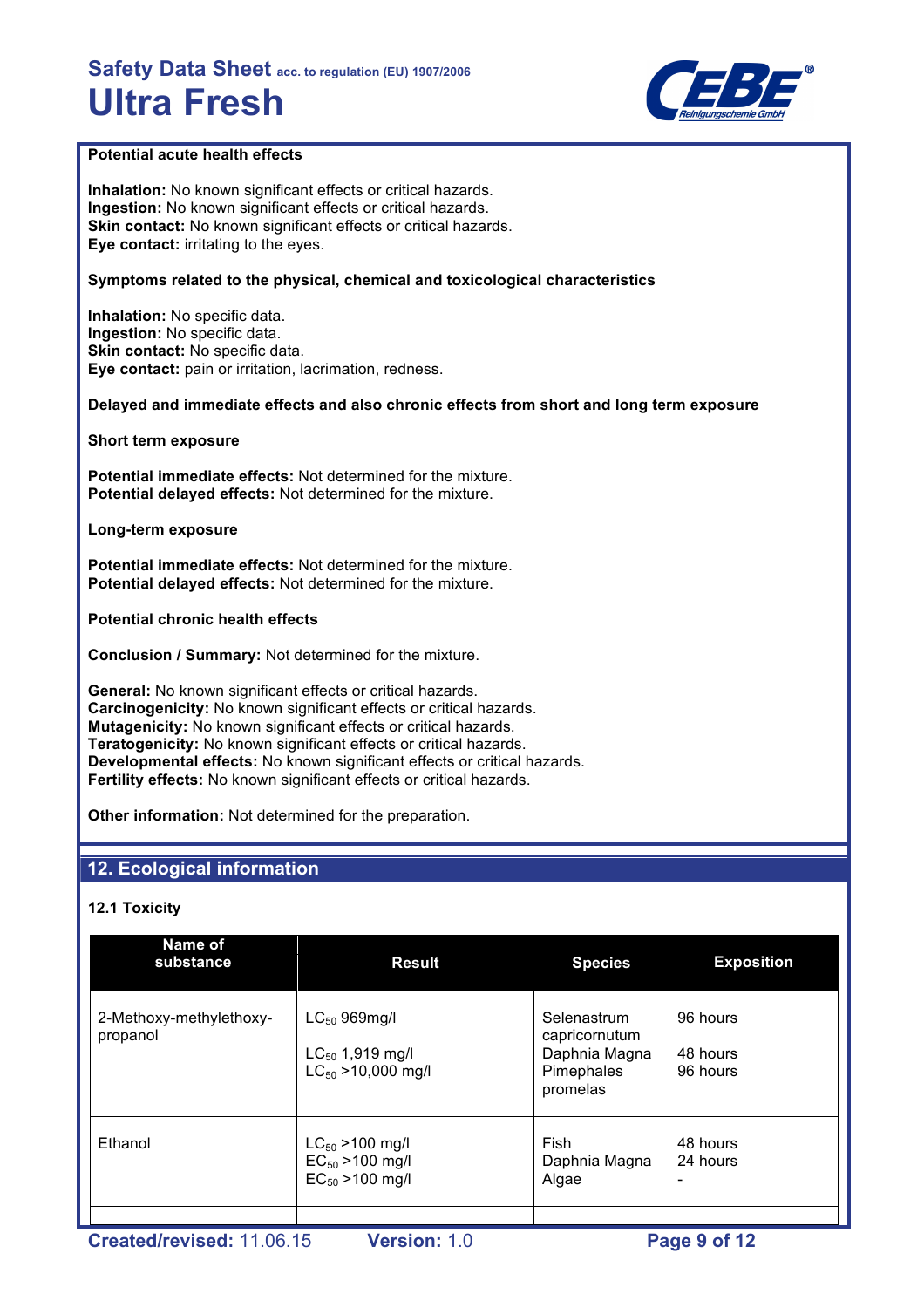

| Isotridecanol, ethoxylated | $EC_{50} > 10$ mg/l | Daphnia | 48 hours |
|----------------------------|---------------------|---------|----------|
| $(6-9)$ EO)                | $LC_{50}$ > 10 mg/l | Fish    | 96 hours |
|                            |                     |         |          |

**Conclusion/Summary:** Not determined for this mixture.

### **12.2 Persistence and degradability**

**Conclusion/Summary:** The surface active ingredients contained in this product are biologically degradable according to regulation 648/2004 EC.

#### **12.3 Bioaccumulative potential**

**Conclusion/Summary:** Not determined for this mixture.

#### **12.4 Mobility in soil**

**Partition coefficient ground/water (K<sub>OC</sub>):** Not determined for this mixture. **Mobility:** Not determined for this mixture.

**12.5 Results of PBT and vPvB assessment**

**PBT:** not applicable **vPvB:** not applicable

**12.6 Other adverse effects**

No special effects or hazards known.

# **13. Disposal considerations**

The information in this section contains generic advice and guidance. The list of Identified Uses in Section 1 should be consulted for any exposure scenario or when exposure scenarios on the available applicationspecific information.

Waste disposal according to EC Directives on waste and hazardous waste. Waste codes should be assigned by the user, preferably in collaboration with the waste disposal authorities.

#### **13.1 Waste treatment methods**

#### **Product**

**Methods of disposal:** The generation of waste should be avoided or minimized wherever possible. Empty containers or liners may retain some product residues. Material and its container must be disposed of in a safe way. Significant quantities of waste product residue should not be disposed of via the foul sewer but processed in a suitable effluent treatment plant. Dispose of surplus and non-recyclable products via a licensed waste disposal contractor. Disposal of this product, solutions and any by-products should at all times comply with the environmental protection requirements and waste disposal legislation and the requirements of local authorities. Avoid the proliferation and dispersal of spilled material and contact with soil, waterways, drains and sewers.

**Hazardous waste:** According to the information available to the supplier at the time of creation/editing of this safety data sheet this product is regulated as hazardous waste in the sense of EU regulation 2008/98/EC.

#### **Packaging**

**Methods of disposal:** The generation of waste should be avoided or minimized wherever possible. Waste packaging should be recycled.

**Special precautions:** This material and its container must be disposed of in a safe way. Empty containers or liners may retain some product residues. Avoid the proliferation and dispersal of spilled material and contact with soil, waterways, drains and sewers.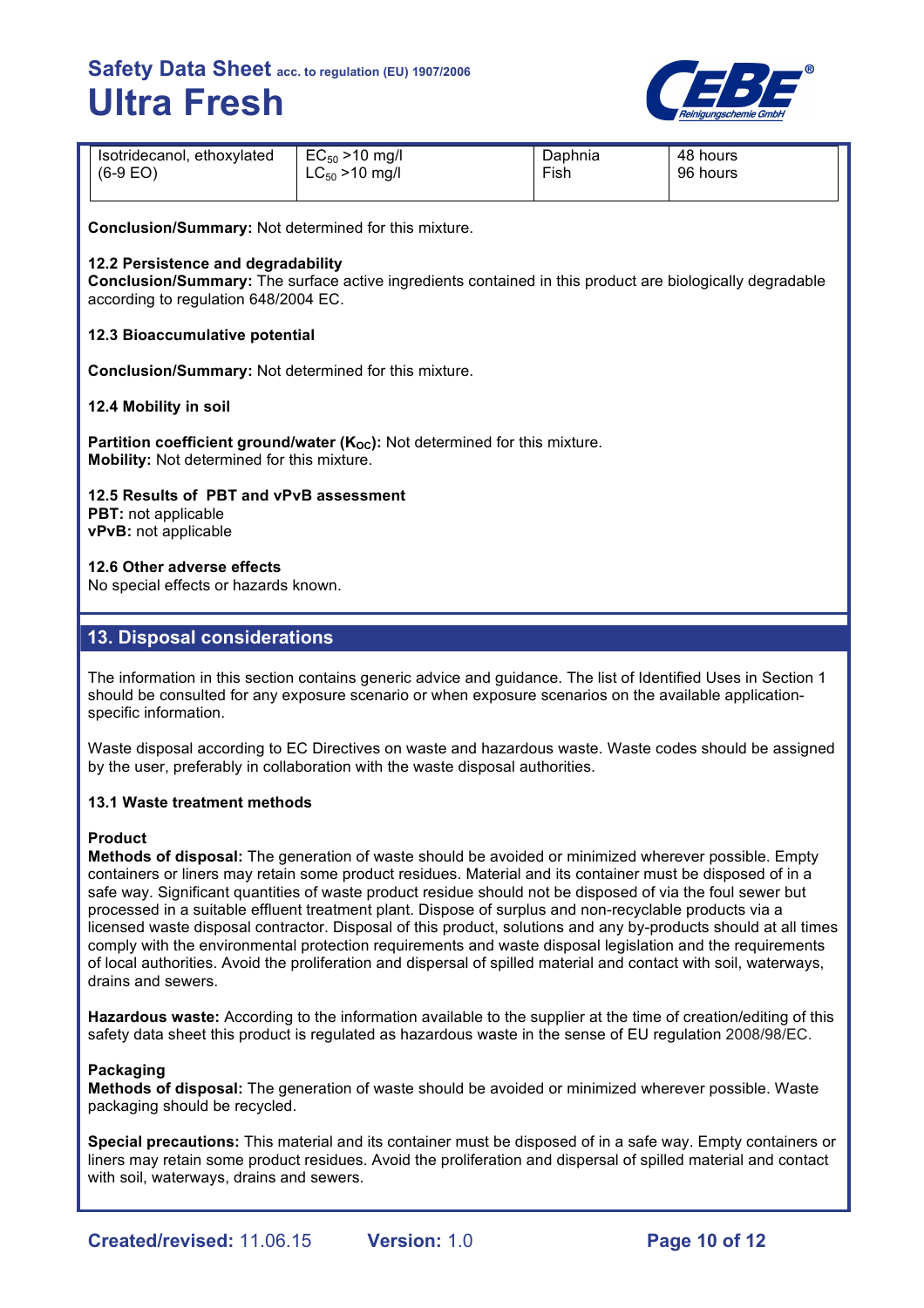

# **14. Transport information**

|                      | <b>ADR/RID</b>           | <b>ADR/ADNR</b> | <b>IMDG</b>    | <b>IATA</b>              |
|----------------------|--------------------------|-----------------|----------------|--------------------------|
| 14.1 UN Number       | Not regulated.           | Not regulated.  | Not regulated. | Not regulated.           |
| 14.2 UN proper       | -                        |                 |                | ۰                        |
| shipping name        |                          |                 |                |                          |
| 14.3 Transport       | $\overline{\phantom{0}}$ |                 | ٠              | $\overline{\phantom{0}}$ |
| hazard class(es)     |                          |                 |                |                          |
| 14.4 Packing         |                          |                 |                | ۰                        |
| group                |                          |                 |                |                          |
| 14.5                 | No.                      | No.             | No.            | No.                      |
| <b>Environmental</b> |                          |                 |                |                          |
| hazards              |                          |                 |                |                          |
| 14.6 Special         | None.                    | None.           | None.          | None.                    |
| precautions for      |                          |                 |                |                          |
| iuser                |                          |                 |                |                          |

**14.7 Transport in bulk according to Annex II of MARPOL 73/78 and the IBC Code** Not applicable.

**Multiplier according to ADR / RID 1.1.6.3:** Not applicable.

**Tunnel restriction code:** Not applicable.

## **15. Regulatory information**

**15.1 Safety, health, and environmental regulations/legislation specific for the substance/mixture**

**EC-Regulation Nr. 1907/2006 (REACh)**

**Appendix XIV - Index of substances that require permission Substances causing special concern:** None of the ingredients is listed.

**Appendix XVII – Restriction of the production, the distribution, and the use of specific hazardous substances, mixtures, ans products:** Not applicable.

**Other EU-Regulations Contents according to 648/2004 EC:** <5% nonionic surfactants, perfume.

#### **15.2 Chemical safety assessment**

This product contains substances that still require substance assessments.

## **16. Other information**

 $\triangleright$  Marks the information that was changed since the last version.

#### **Abbreviations and acronyms:**

ADN/ADNR = European agreement for the international transport of hazardous materials on inland waterways

ADR = European agreement for the international transport of hazardous materials on roads ATE = Estimation acute toxicity